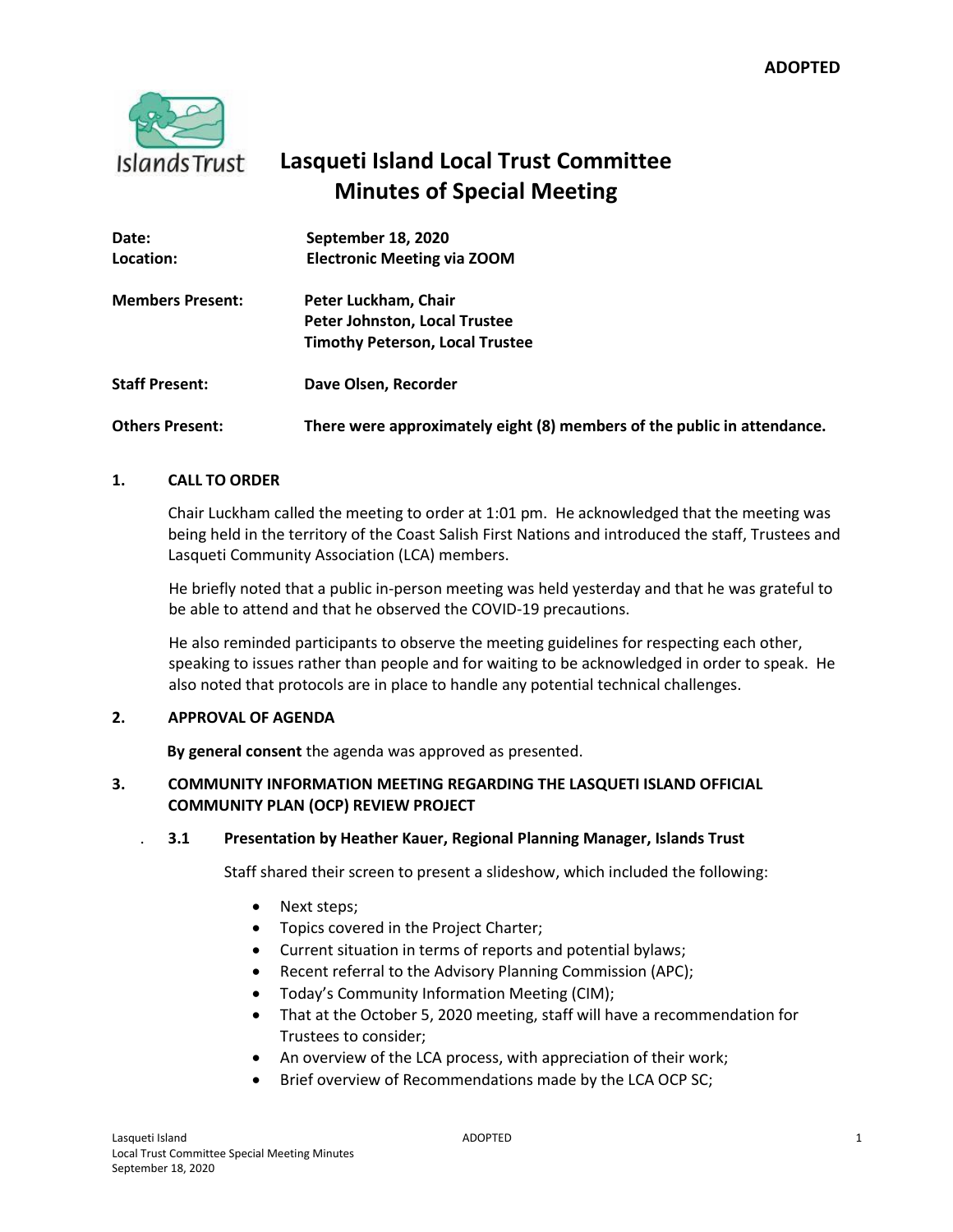- Overview of the Topics on which no recommendations were made but were identified to be important to the Community;
- Overview of Staff recommendations;
- Overview of opportunities for public input, including sending email to [northinfo@islandstrust.bc.ca.](mailto:northinfo@islandstrust.bc.ca)

The Chair then introduced Andrew Fall, representative of the Lasqueti Community Association's Official Community Plan Review Steering Committee (LCA OCP SC), who noted the following:

- That the process used by the LCA OCP SC focused primarily on finding consensus and that it was outside the scope of the committee's timeline and ability to delve into issues that needed more information or lacked broad consensus;
- That the Steering Committee was dissolved at the recent LCA AGM;
- That a new Vision Committee has been formed and is expected to work on a vision statement over the winter.

Colin James, the other attending representative of the LCA OCP SC, appreciated the willingness of the different levels of government in this process to work together.

#### **3.2 Question and Answer Session**

The Chair queried the list of six (6) attendees for questions or comments and the following was noted:

- How and when would the public be able to speak to the list of contentious/unresolved issues that were noted by the LCA OCP SC?
	- o Staff noted that there are existing policies around those topics.
	- $\circ$  Andrew Fall advised that the list of contentious issues is not a complete list and that at the meeting yesterday, docks and home-based enterprise seemed to be added to that list.
	- o The Chair noted that contentious could be called issues that need more time to research and discuss, to reduce any negative context.
	- o Colin James noted that a motion was postponed to the October 5, 2020 Local Trust Committee (LTC) meeting to have these issues sent to the APC.
- How can the public ask questions about proposed changes to the draft OCP?
	- o Staff advised to call or email Heather Kauer unless it is specific to the LCA. She also noted that it is possible to have more CIMs and that Town Halls at LTC meetings were other opportunities to ask questions.
- What was discussed at the meeting yesterday?
	- o The Chair advised that it was more than two hours in length, that many topics were discussed, and that it is difficult and problematic to summarize.
	- o Andrew Fall noted that about an hour of the discussion was spent on docks and home enterprise, while the hour and a half prior had minor and major issues in the LCA OCP SC Report noted and/or addressed.

The Chair thanked the staff, Andrew Fall and Colin James for their presentations, and everyone else for attending the meeting.